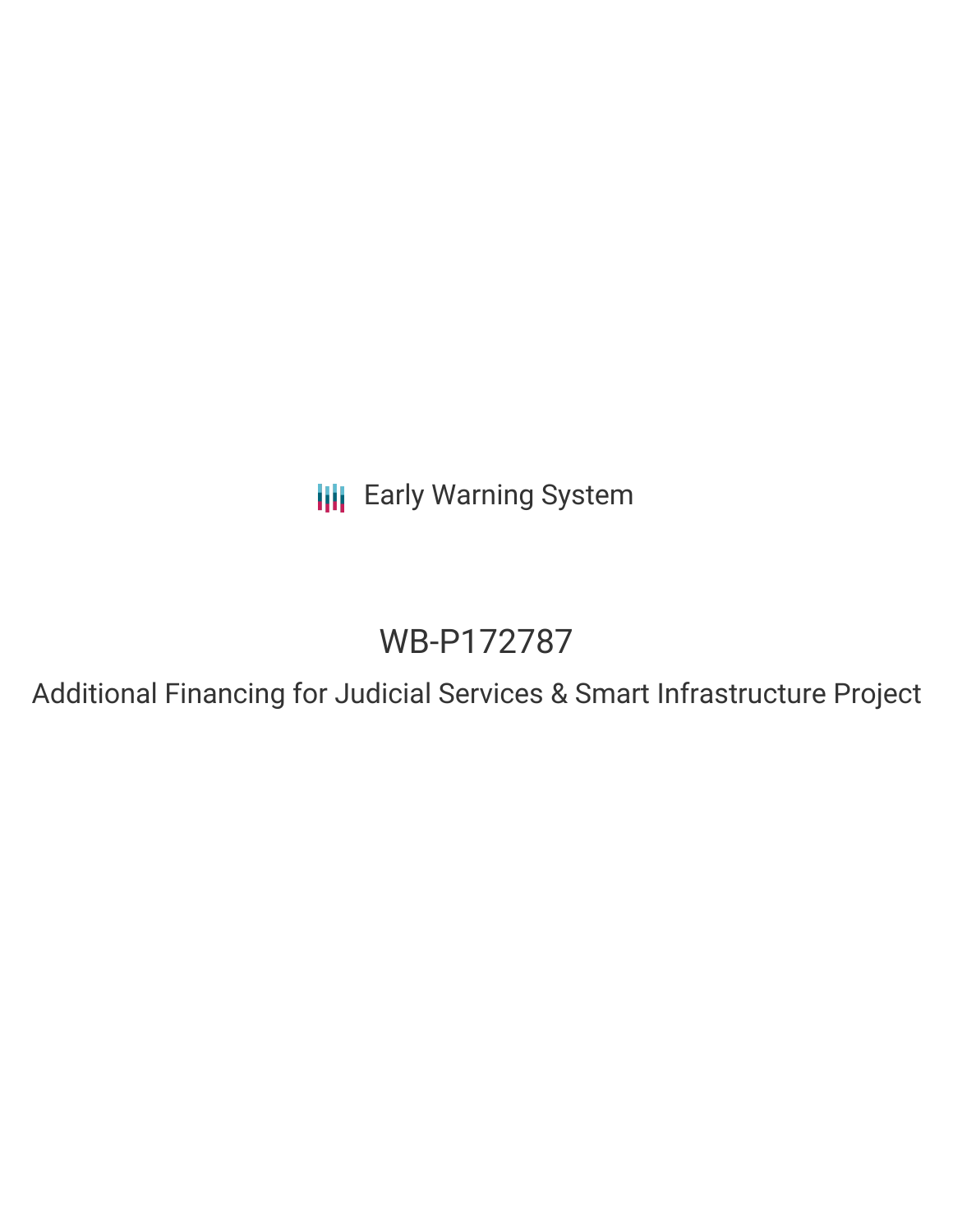

## Early Warning System Additional Financing for Judicial Services & Smart Infrastructure Project

#### **Quick Facts**

| <b>Countries</b>               | Azerbaijan                  |
|--------------------------------|-----------------------------|
| <b>Specific Location</b>       | Ganja and Shirvan           |
| <b>Financial Institutions</b>  | World Bank (WB)             |
| <b>Status</b>                  | Active                      |
| <b>Bank Risk Rating</b>        | B                           |
| <b>Voting Date</b>             | 2020-03-26                  |
| <b>Borrower</b>                | <b>Cabinet of Ministers</b> |
| <b>Sectors</b>                 | Law and Government          |
| <b>Investment Type(s)</b>      | Loan                        |
| <b>Investment Amount (USD)</b> | $$50.00$ million            |
| <b>Project Cost (USD)</b>      | \$70.00 million             |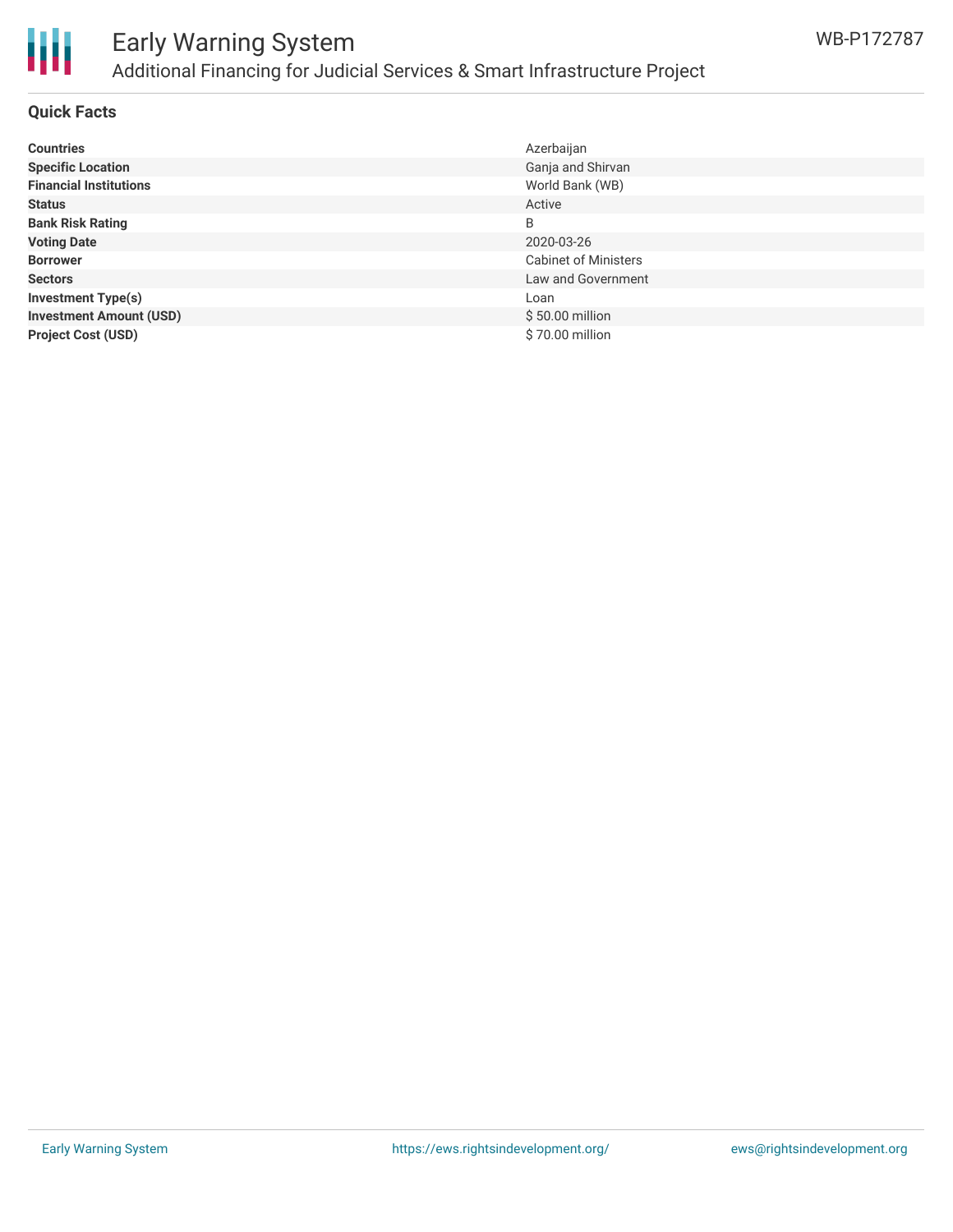

#### **Project Description**

According to the bank documents, this project provides funding to the Cabinet of Ministers of Republic of Azerbaijan to extend e-Court services to court jurisdictions in the Ganja and Shirvan regions and to develop data analysis tools for improved policy decision making in justice service delivery.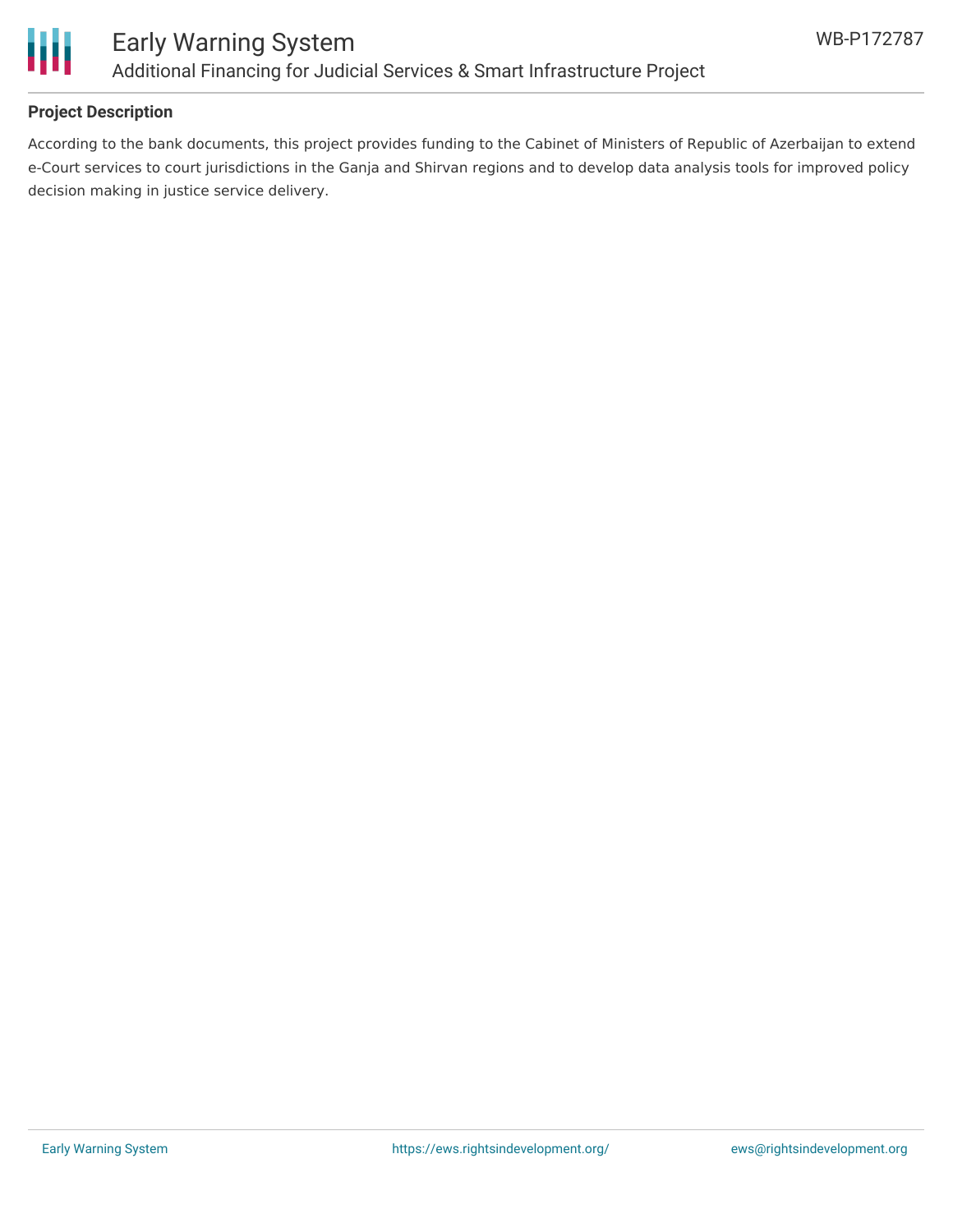

### Early Warning System Additional Financing for Judicial Services & Smart Infrastructure Project

#### **Investment Description**

World Bank (WB)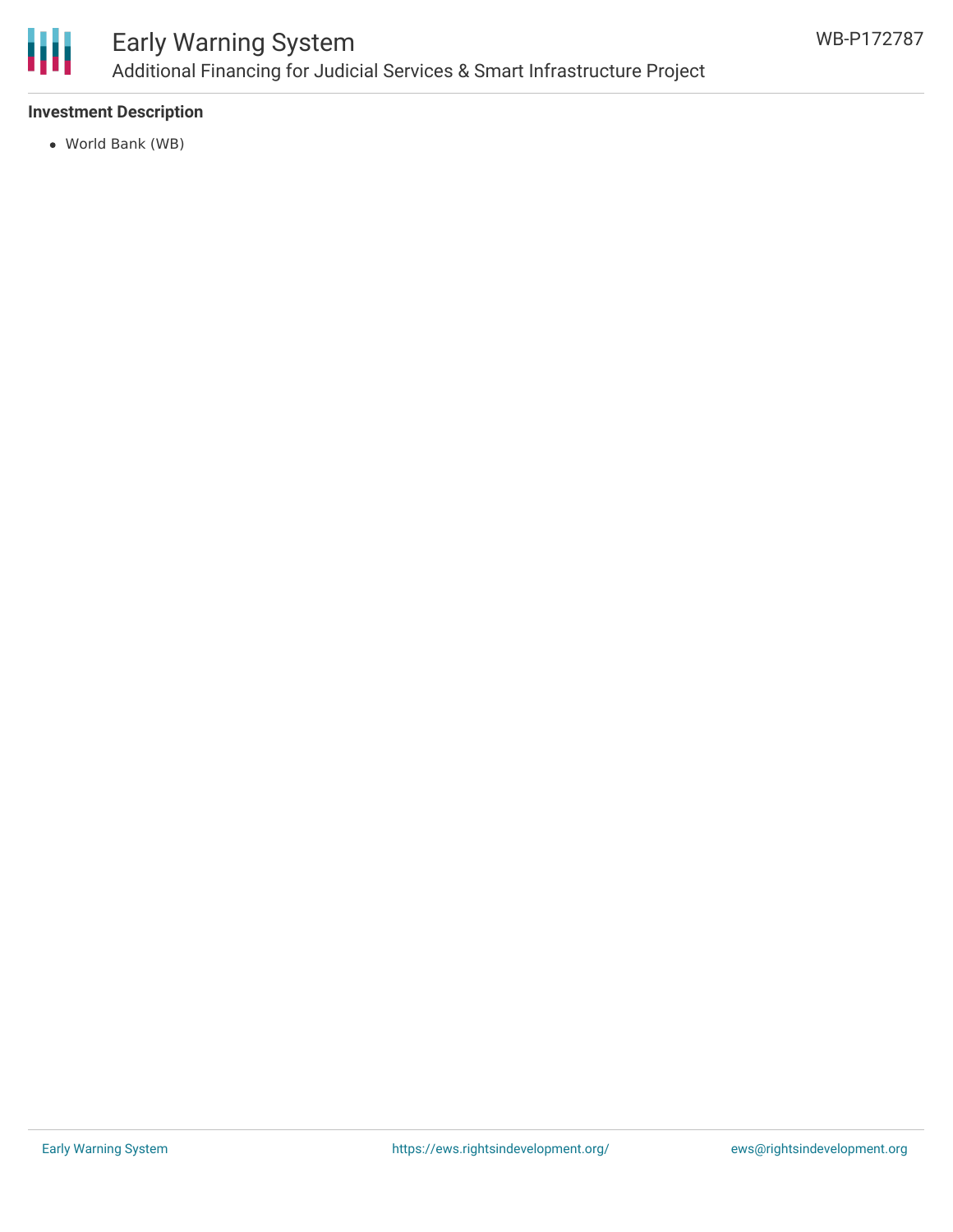

#### **Contact Information**

Borrower contact information Cabinet of Ministers Shahin Sadigov Head of Department for Financial and Economic Issues [samir@cabmin.gov.az](mailto:samir@cabmin.gov.az)

Republic of Azerbaijan Adalat Aliyev Head of Department for Financing Infrastructure Project [a.aliyev@maliyye.gov.az](mailto:a.aliyev@maliyye.gov.az)

Implementing Agency - Ministry of Justice Ramin Gurbanov Judge Baku City Yasamal Court & Project Coordinator JSSIP [ramingurbanov@yahoo.com](mailto:ramingurbanov@yahoo.com)

#### ACCOUNTABILITY MECHANISM OF WORLD BANK

The World Bank Inspection Panel is the independent complaint mechanism and fact-finding body for people who believe they are likely to be, or have been, adversely affected by a World Bank-financed project. If you submit a complaint to the Inspection Panel, they may investigate to assess whether the World Bank is following its own policies and procedures for preventing harm to people or the environment. You can contact the Inspection Panel or submit a complaint by emailing ipanel@worldbank.org. You can learn more about the Inspection Panel and how to file a complaint at: http://ewebapps.worldbank.org/apps/ip/Pages/Home.aspx.